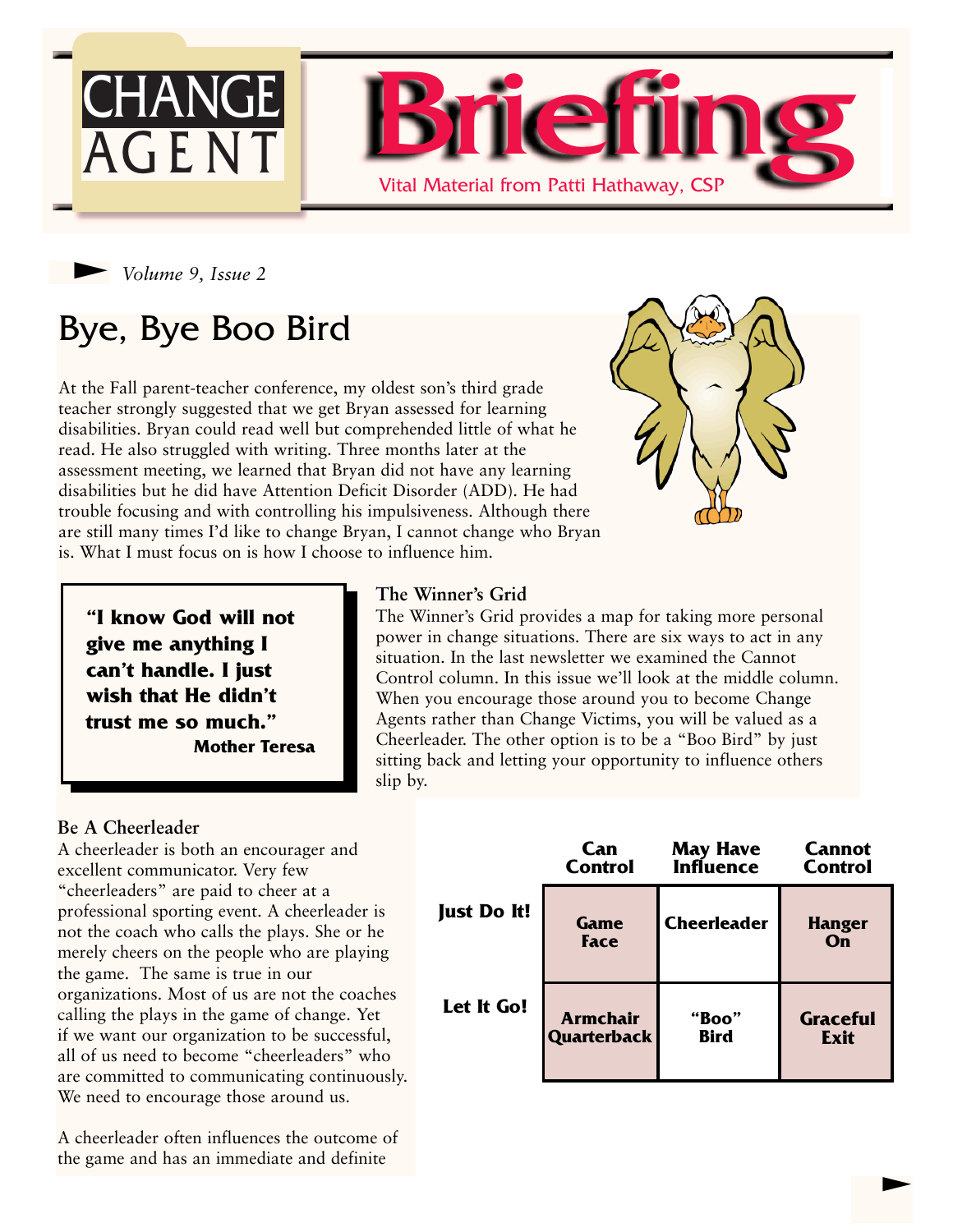impact on those around them. Here are some specific organizational cheerleader strategies:

- **• Give input when none is asked for.**
- **• Encourage your co-workers when they are discouraged.**
- **• Volunteer to serve on transition task forces.**
- **Constantly look for ways to help your team/organization get better at what you do.**



### **Avoid Becoming a "Boo Bird"**

As a cheerleader, you are an encourager and communicator. You give input and provide options. Unfortunately, some people would rather mutter, "Let the leaders make their own mistakes. They'll come crawling back to us later looking for ideas." The Boo Bird's attitude is "Why bother?" The organizational ship is sinking. What the Boo Bird doesn't realize is that they are on the sinking ship and they will sink with it. When we sit back and just boo, not only does the organization lose, so do we. Even if we don't lose our jobs, others may lose respect for us, and we ultimately lose a lot of respect for ourselves.

I have to admit that when I began doing extensive research on Attention Deficit Disorder - - what causes it, strategies for how to deal with it, etc. -- it didn't take long for me to

surmise that in most cases, ADD is hereditary. We certainly knew immediately who Bryan did NOT get it from -- me! In fact, while I was sharing the descriptive characteristics of ADD with my husband, Jim said to me, "Boy, you know a lot of those characteristics fit for me, too." I lost it! I snapped at Jim and said, "I can't even handle having an ADD child must less an ADD husband. Don't even go there." Admittedly, a part of me just wanted to give up and become a "Boo Bird."

A Boo Bird is a person who comes to a professional sporting event. They put a paper bag over their head with holes cut out for the eyes. They wear the paperbag so no one will identify them as a fan of the team. They watch a game and "boo" the entire time. They are only there to bother the players and to discourage the other fans. They are helpless, hopeless people who just boo.

How does booing help encourage any organization to succeed? How is our own attitude impacted when we are consistently negative? If your organization is so bad, why do you stay? None of us deserve to be in an organization if we're not willing to get in and put a game face on when life isn't all that pleasant. Keep in mind the fact that we take our reactions and attitudes home with us every night -- is that good news for you?

Although there have certainly been times with Bryan that I just wanted to be a Boo Bird and let Jim deal with him, I quickly surmised that putting an ADD dad with an ADD child is a recipe for frustration. I have no control over Bryan nor his ability to learn. I can't go into his class and take the tests for him. The best I can do is influence Bryan and be his cheerleader.

**What is your chosen role - to be a cheerleader or boo bird?**